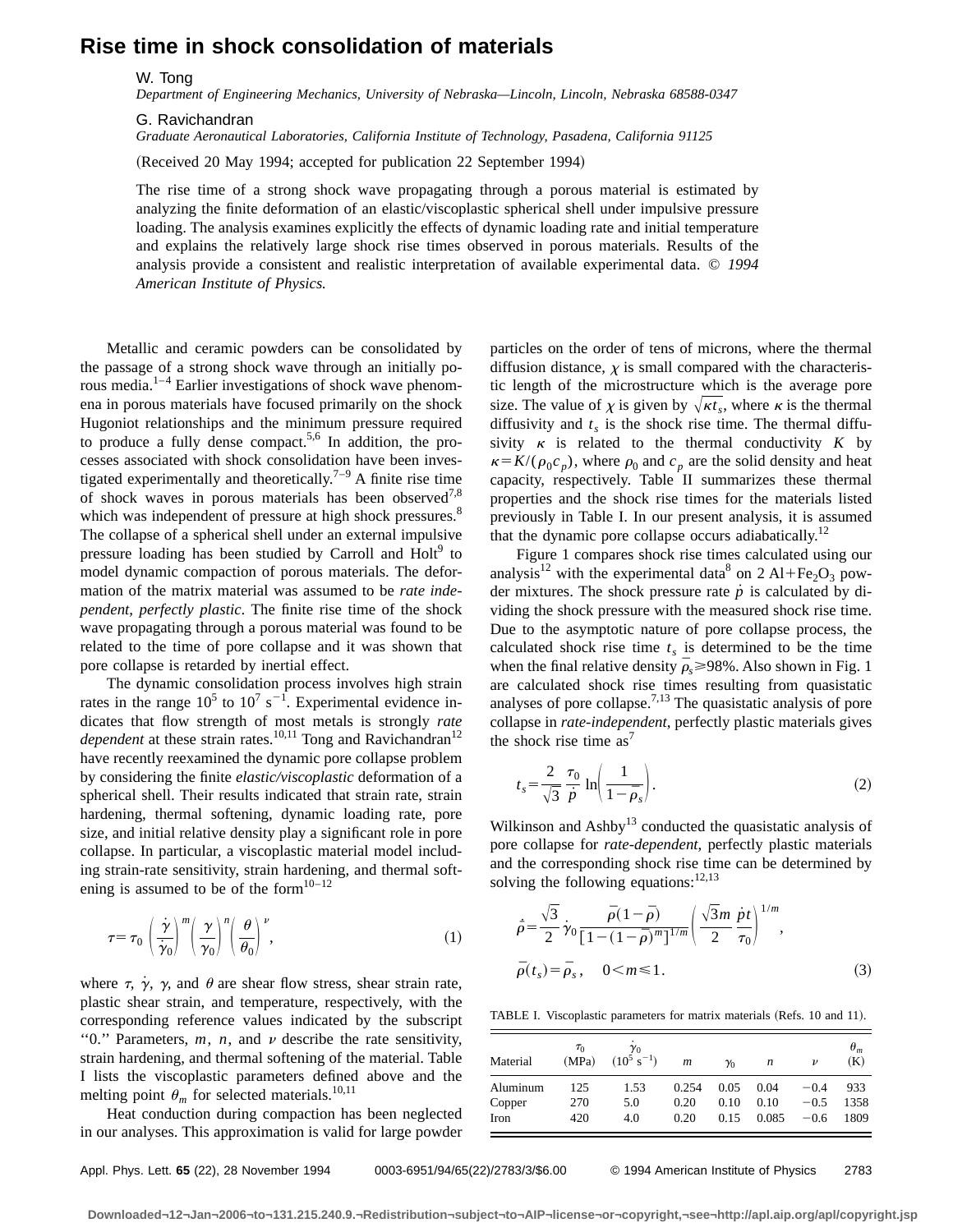TABLE II. Selected thermal properties and pore-collapse parameters of matrix materials.

| Material | $\rho_0$ | $c_n$<br>$(kg/m^3)$ $(J/kg/K)^a$ $(W/m/K)^a$ $(m^2/s)^a$ | K   | $\kappa$ , 10 <sup>-4</sup> | $(ns)^b$ | X<br>$(\mu m)$     |
|----------|----------|----------------------------------------------------------|-----|-----------------------------|----------|--------------------|
| Aluminum | 2700     | $893 - 1076$                                             | 238 | $0.96 - 0.82$               |          | $31 \quad 1.7-1.6$ |
| Copper   | 8940     | $383 - 473$                                              |     | $394 - 244$ 1.15 - 0.58     | 36       | $2.0 - 1.4$        |
| Iron     | 7800     | $444 - 791$ $73.3 - 30$                                  |     | $0.22 - 0.05$               | .54      | $1.1 - 0.6$        |

<sup>a</sup>Heat capacity, thermal conductivity, and thermal diffusivity are listed for both room temperature and elevated temperature ( $\theta/\theta_m \approx 0.7$ –0.8). <sup>b</sup>The shock rise time  $t_s$  is estimated from Eq. (3) for  $\dot{p} = 75 \text{ MPa/ns.}$ 

Inspection of Fig. 1 indicates that our analysis $12$  gives a better estimate of shock rise times over a wide range of loading rates by including both dynamic effects *and* the rate dependence of flow strength of the matrix material. For loading rates less than 20 MPa/ns, the effect of rate becomes important; at higher loading rates, dynamic effects begin to dominate. The *high* loading rate  $p<sub>0</sub>$  above which the shock rise time tends to be nearly constant, say  $dt_s/d\dot{p} \le 1$  ns/MPa/ns, can be estimated for a porous material using either Eq.  $(2)$ :

$$
\dot{p}_0 = \sqrt{\frac{2}{\sqrt{3}}\,\tau_0\,\ln\!\left(\frac{1}{1-\bar{\rho}_s}\right)},\tag{4}
$$

or Eq.  $(3)$ :

$$
\dot{p}_0 = \left(\frac{1}{1+m}\right)^{(1+m)/(2+m)} \alpha^{m/(1+m)},
$$
\n
$$
\alpha = \left[\left(1+\frac{1}{m}\right)\left(\frac{2\tau_0}{\sqrt{3}m}\right)\frac{2}{\sqrt{3}\gamma_0}\right]
$$
\n
$$
\times \int_{\bar{\rho}_0}^{\bar{\rho}_s} \frac{[1-(1-\bar{\rho})^m]^{1/m}}{\bar{\rho}(1-\bar{\rho})} d\bar{\rho}.
$$
\n(5)



FIG. 1. The shock rise time of a porous aluminum-based material over a wide range of dynamic loading rates. The powder was initially at the ambient temperature, its porosity is 47% and a higher reference shear stress  $[\tau_0=175 \text{ Mpa in Eq. (1)}]$  was assumed to account for the 2 Al+Fe<sub>2</sub>O<sub>3</sub> powder mixture reported in the experiment  $(Ref. 8)$ .



FIG. 2. A summary of rate sensitivity of copper over a wide range of strain rates. All data are for room temperature except where noted otherwise.

Carroll, Kim, and Nesterenko<sup>14</sup> extended the dynamic pore collapse analysis of Carroll and Holt<sup>9</sup> to an incompressible, perfectly viscoplastic material with *temperaturedependent* yield strength *and* viscosity. Using the present notation, their model can be expressed as

$$
\tau = \tau_i \bigg( 1 - \frac{\theta}{\theta_m} \bigg) + \eta_m \dot{\gamma} \exp \bigg[ -\frac{1}{B} \bigg( \frac{1}{\theta} - \frac{1}{\theta_m} \bigg) \bigg], \tag{6}
$$

where  $\tau_i$ ,  $\eta_m$ , and *B* are material constants. They assumed a *strong* temperature dependence of the viscosity and the strength. $^{14}$  Their calculations indicated a significant difference in the compaction process depending on whether viscoplastic or inertial effects are dominant for materials initially at room temperature and elevated temperature.

The above conclusion is largely due to the *assumed* strong thermal softening effects of copper at very high strain rates. However, there is very limited data on the flow strength of copper at both high strain rates  $(10^5 - 10^7 \text{ s}^{-1})$  and elevated temperatures. Existing experimental evidence indicates that the flow strength remains relatively high and strongly rate dependent under these conditions.<sup>10,11,15,16</sup> Figure 2 summarizes the variation of flow stress with shear strain rate for copper over a wide range of strain rates. The prediction of Eq.  $(6)$  for both room temperature  $(293 K)$  and elevated temperatures (450 and 900 K),<sup>14</sup> as well as the model prediction of Eq.  $(1)$  is shown in Fig. 2. Clearly, the prediction of Eq.  $(6)$  overestimates the flow strength of copper at room temperature by assuming a *linear* dependence of flow stress on strain rate while greatly underestimating the flow strength of copper at 450 and 900 K by assuming a *very* strong thermal softening effect.

The dynamic compaction of copper powders $14$  was reanalyzed using the material model given by Eq.  $(1)$  and the formulation and solution procedures given by Tong and Ravichandran.12 The estimated shock rise times are shown in Fig. 3. By using the more realistic viscoplastic material model, the magnitude of the calculated shock rise times and